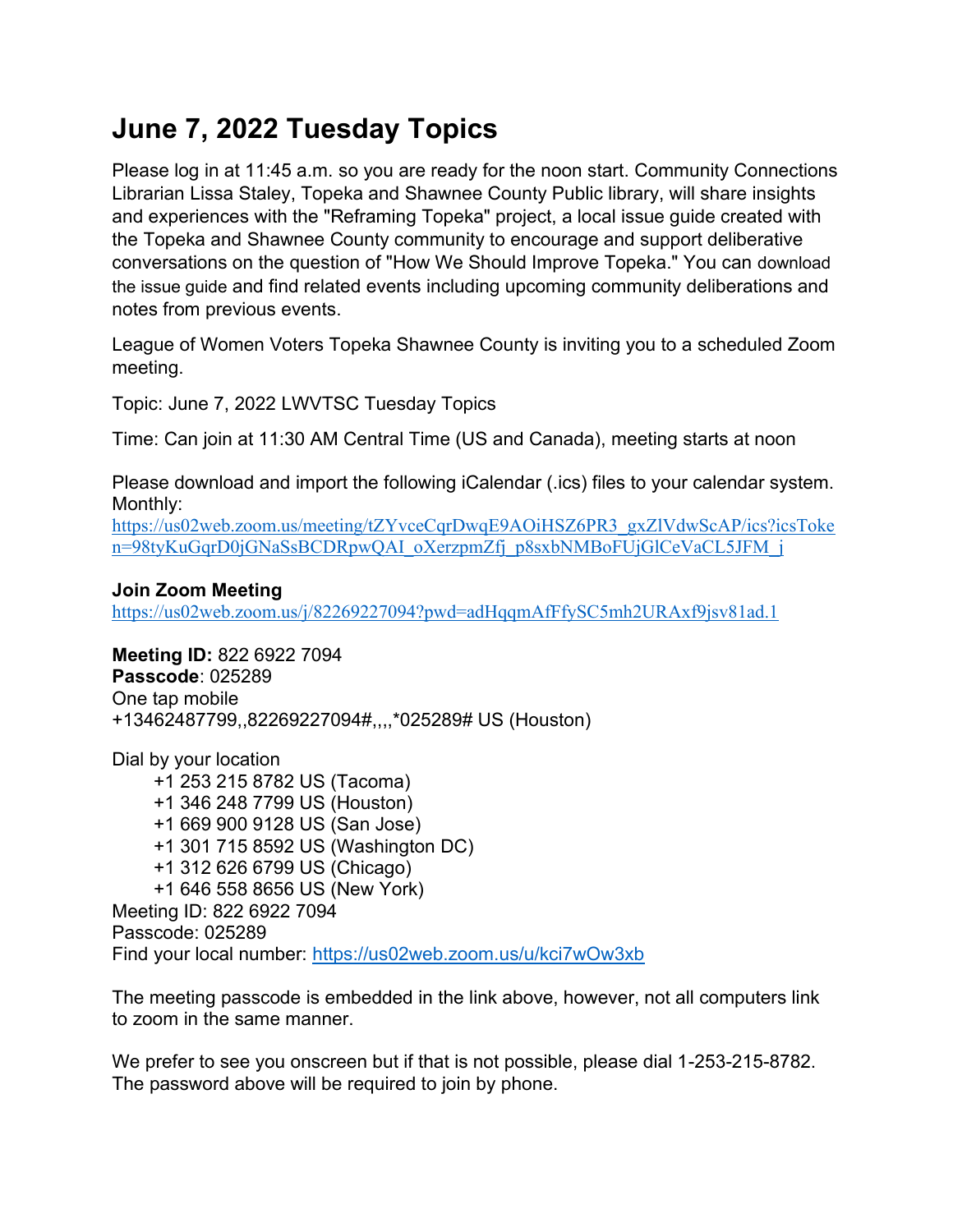*Please know that this is not a public Zoom link. Do not share the link on social media as there have been incidents of inappropriate behavior and we want you to have the best experience possible.*

*Not that familiar with Zoom?* Take a look at the following guidelines to help you get started! Please know, you do not need a zoom account to participate in a zoom meeting.

# **Guidelines for Zoom**

## **Getting the software loaded**

Step 1: [Create a Zoom account](https://zoom.us/signup?zcid=1231) – it's free to sign up (click on orange text)! For the purposes of this meeting, the free version, Zoom Basic, provides all the capabilities and features you need. It takes about 30 seconds to sign up for a Zoom account. Step 2: Download the Zoom Meetings software on your desktop and/or mobile device. You can find our download center by clicking [here](https://zoom.us/download?zcid=1231). From there, just sign in, and you're ready to go!

#### **Other Helpful Hints AUDIO**

- If you are using your computer, join with computer audio.
- If the computer audio doesn't work, you can call in with your phone. (But make sure your computer volume is off or you will get an echo.)
- You can download the Zoom app on your phone or just dial in for audio. Once you join, you will be automatically muted- please keep yourself muted!
- When and if you have a question, we have a "raise your hand" function and the moderator will control your audio. Details below.

# **GETTING STARTED**

Once you are in Zoom you will see a toolbar at the bottom. The tool bar has a number of features, but for purposes of our call, note "Participants" and "Chat":

# • **PARTICIPANTS**

• **The participants tab will allow you to "raise your hand"** when you would like to participate in the interactive pieces. If you raise your hand, the moderator will see that on their end, then they will unmute you to ask your question, and mute you when you are finished. Please do not unmute yourself; this process will allow for a more seamless transition.

# **CHAT**

• The chat will allow you to participate in the conversation, introduce yourself and meet other participants. We will also use the chat feature to pass along resources and articles that we reference.